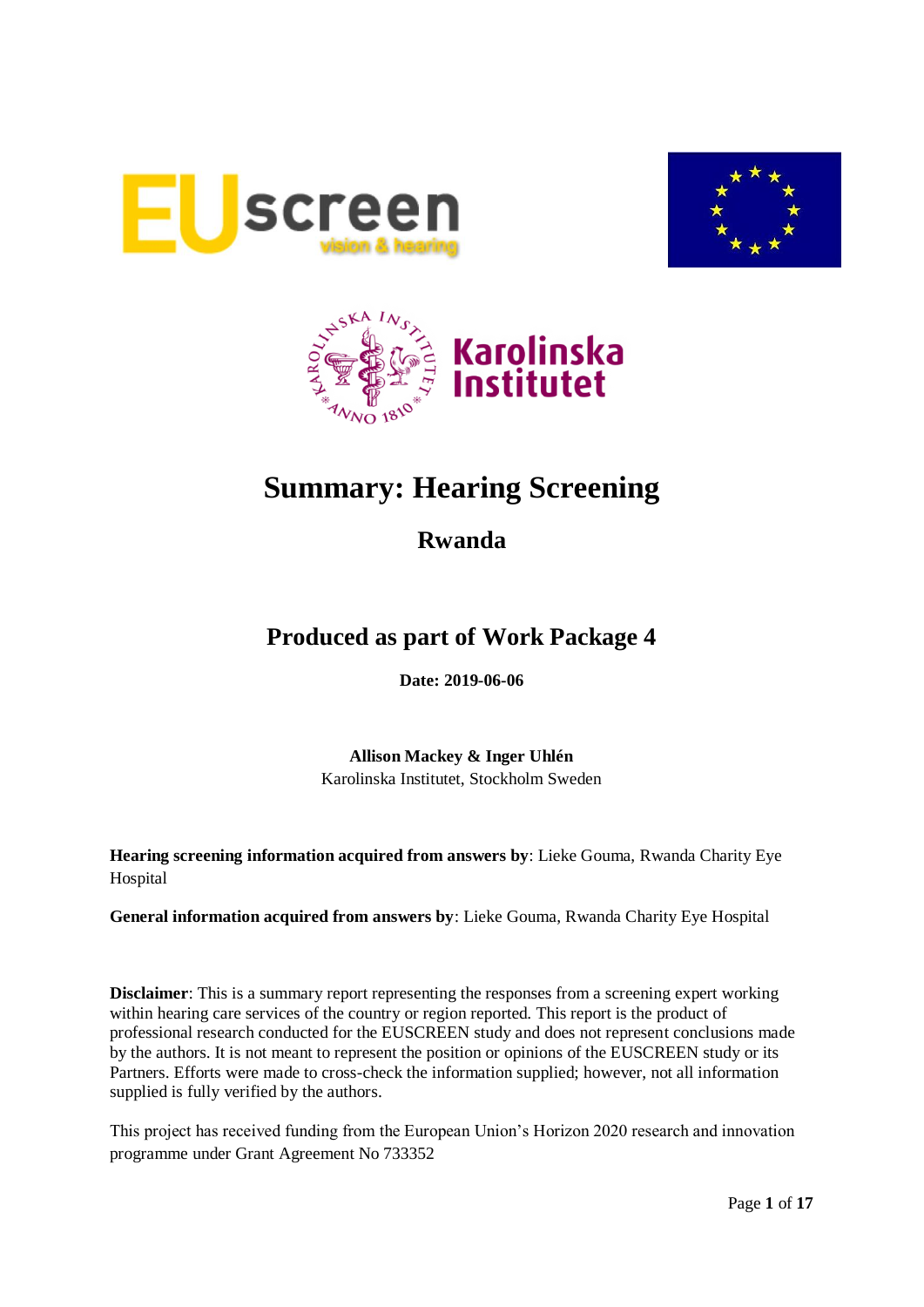

# **Table of Contents**

| 1.   |       |  |  |  |
|------|-------|--|--|--|
| 2.   |       |  |  |  |
| 3.   |       |  |  |  |
| 3.1. |       |  |  |  |
| 3.2. |       |  |  |  |
| 3.3. |       |  |  |  |
| 4.   |       |  |  |  |
| 5.   |       |  |  |  |
| 5.1. |       |  |  |  |
| 5.2. |       |  |  |  |
| 5.3. |       |  |  |  |
| 5.4. |       |  |  |  |
| 6.   |       |  |  |  |
| 6.1. |       |  |  |  |
| 6.2. |       |  |  |  |
| 6.3. |       |  |  |  |
| 7.   |       |  |  |  |
| 7.1. |       |  |  |  |
| 7.2. |       |  |  |  |
| 7.3. |       |  |  |  |
| 8.   |       |  |  |  |
| 8.1. |       |  |  |  |
| 8.2. |       |  |  |  |
| 8.3. |       |  |  |  |
| 8.4. |       |  |  |  |
| 8.5. |       |  |  |  |
| 8.6. |       |  |  |  |
| 9.   |       |  |  |  |
| 9.1. |       |  |  |  |
| 9.2. |       |  |  |  |
| 9.3. |       |  |  |  |
| 9.4. |       |  |  |  |
| 10.  |       |  |  |  |
|      | 10.1. |  |  |  |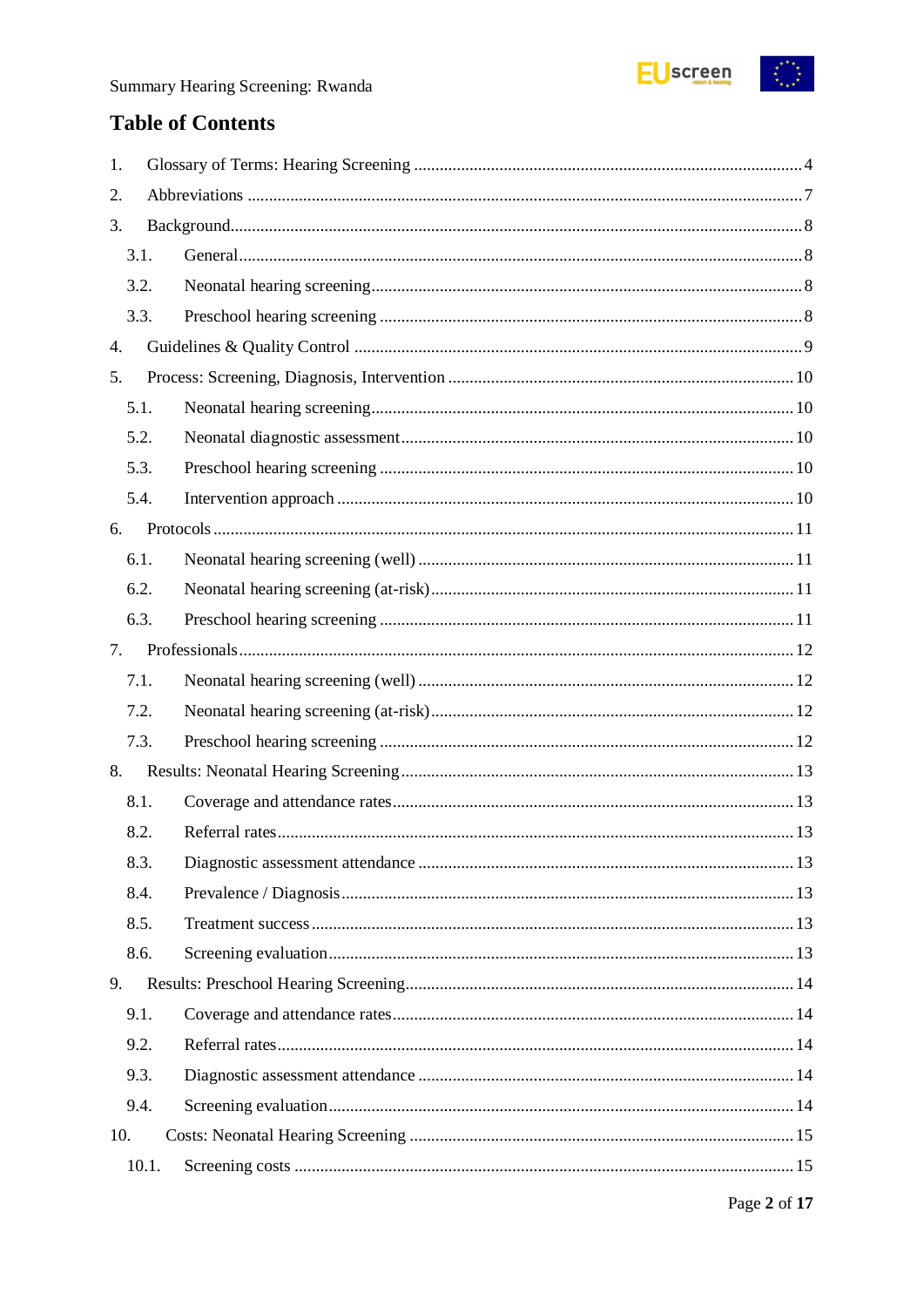

| 10.3. |  |
|-------|--|
|       |  |
|       |  |
|       |  |
|       |  |
| 11.1. |  |
|       |  |
|       |  |
|       |  |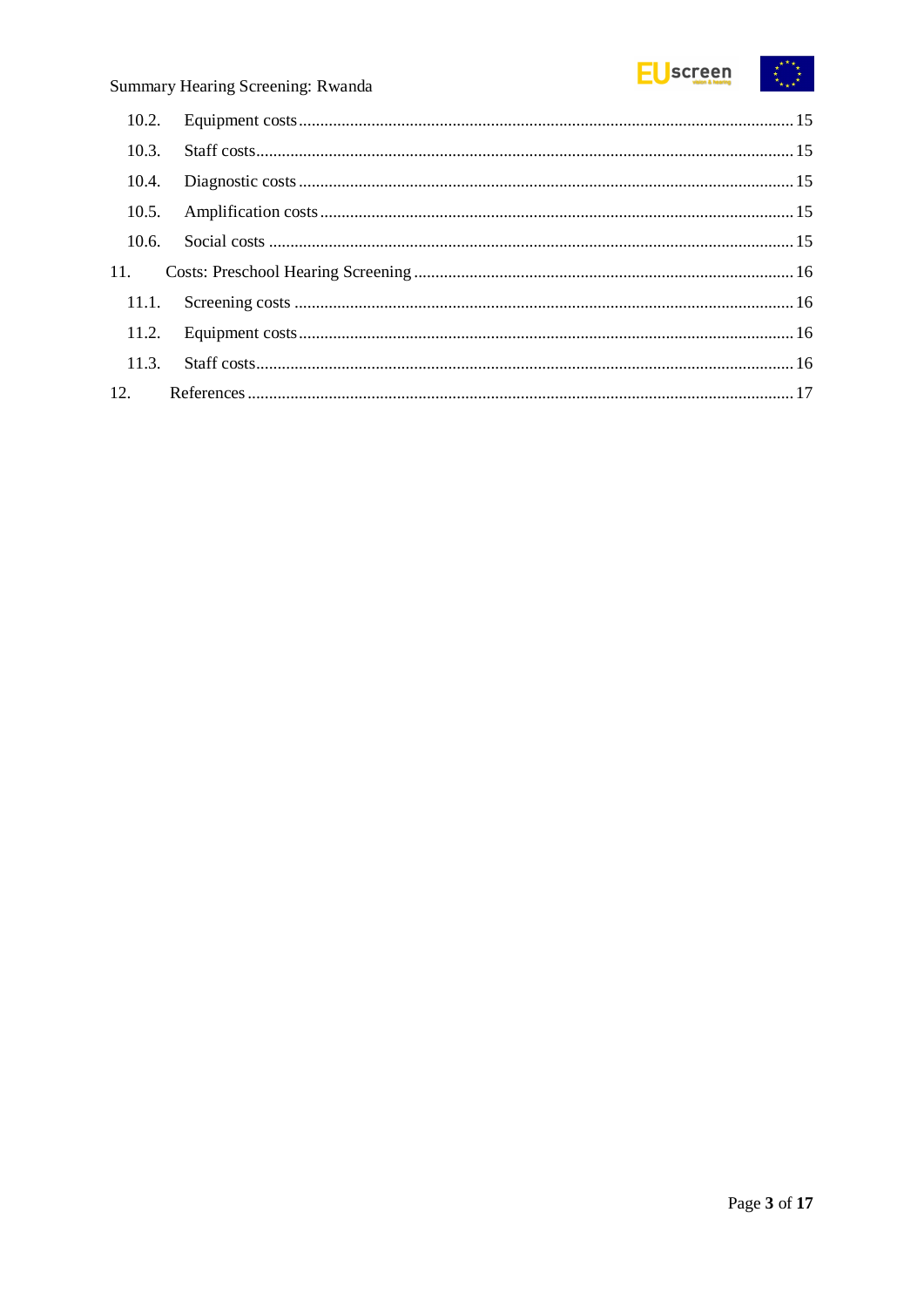$\begin{pmatrix} x^{\alpha} & x^{\alpha} \\ x^{\alpha} & x^{\alpha} \end{pmatrix}$ 

# <span id="page-3-0"></span>**1. Glossary of Terms: Hearing Screening**

| <b>Abnormal test result</b>                     | A test result where a normal "pass" response could not be detected under<br>good conditions. The result on screening equipment may indicate "no<br>response," "fail," or "refer."                                                                                                                                                                                                                                                                                                                                                                                                                                                                                                                                                                                |
|-------------------------------------------------|------------------------------------------------------------------------------------------------------------------------------------------------------------------------------------------------------------------------------------------------------------------------------------------------------------------------------------------------------------------------------------------------------------------------------------------------------------------------------------------------------------------------------------------------------------------------------------------------------------------------------------------------------------------------------------------------------------------------------------------------------------------|
| <b>Attendance rate</b>                          | The proportion of all those invited for screening that are tested and receive<br>a result,<br>Invited for screening includes all those that are offered the<br>screening test.<br>Tested and receive a result could be a "pass" or "fail".<br>Attendance rate provides information on the willingness of families to<br>participate in screening.                                                                                                                                                                                                                                                                                                                                                                                                                |
| <b>Attendance rate in</b><br>first year of life | See definition of Attendance rate.<br>The calculation cut-off is after one year of life.                                                                                                                                                                                                                                                                                                                                                                                                                                                                                                                                                                                                                                                                         |
| <b>Compliance with</b>                          | The percentage of those who are referred from screening to a diagnostic<br>assessment that actually attend the first diagnostic assessment.                                                                                                                                                                                                                                                                                                                                                                                                                                                                                                                                                                                                                      |
| referral (percentage)                           | Percentage of compliance provides information on the willingness of<br>families to attend the diagnostic assessment after referral from screening.                                                                                                                                                                                                                                                                                                                                                                                                                                                                                                                                                                                                               |
| <b>Coverage</b>                                 | The proportion of those eligible for screening that are tested and receive a<br>result within a specific time.<br>Eligible for screening includes those within the population that are<br>covered under the screening or health care program.<br>Tested and receive a result could be a "pass" or "refer to<br>diagnostic assessment".<br>Specific time can be defined, such as 1 month after birth, 3 months<br>after birth, etc.<br>Coverage provides information on the overall effectiveness and timeliness<br>of a complete screening programme.<br>Factors such as being offered screening, willingness to participate, missed<br>screening, ability to complete the screen, and ability to document the<br>screening results will influence the coverage. |
| <b>Coverage in first</b><br>year of life        | See definition of Coverage.<br>The specific time is pre-defined as within the first year of life.<br>In other words, the coverage is the proportion of those eligible for<br>screening that complete the screening sequence to a final result within the<br>first year of life.                                                                                                                                                                                                                                                                                                                                                                                                                                                                                  |
| <b>False negatives</b>                          | The percentage of infants/children with a hearing loss (defined by the<br>target condition) that receive a result of "pass" during screening.                                                                                                                                                                                                                                                                                                                                                                                                                                                                                                                                                                                                                    |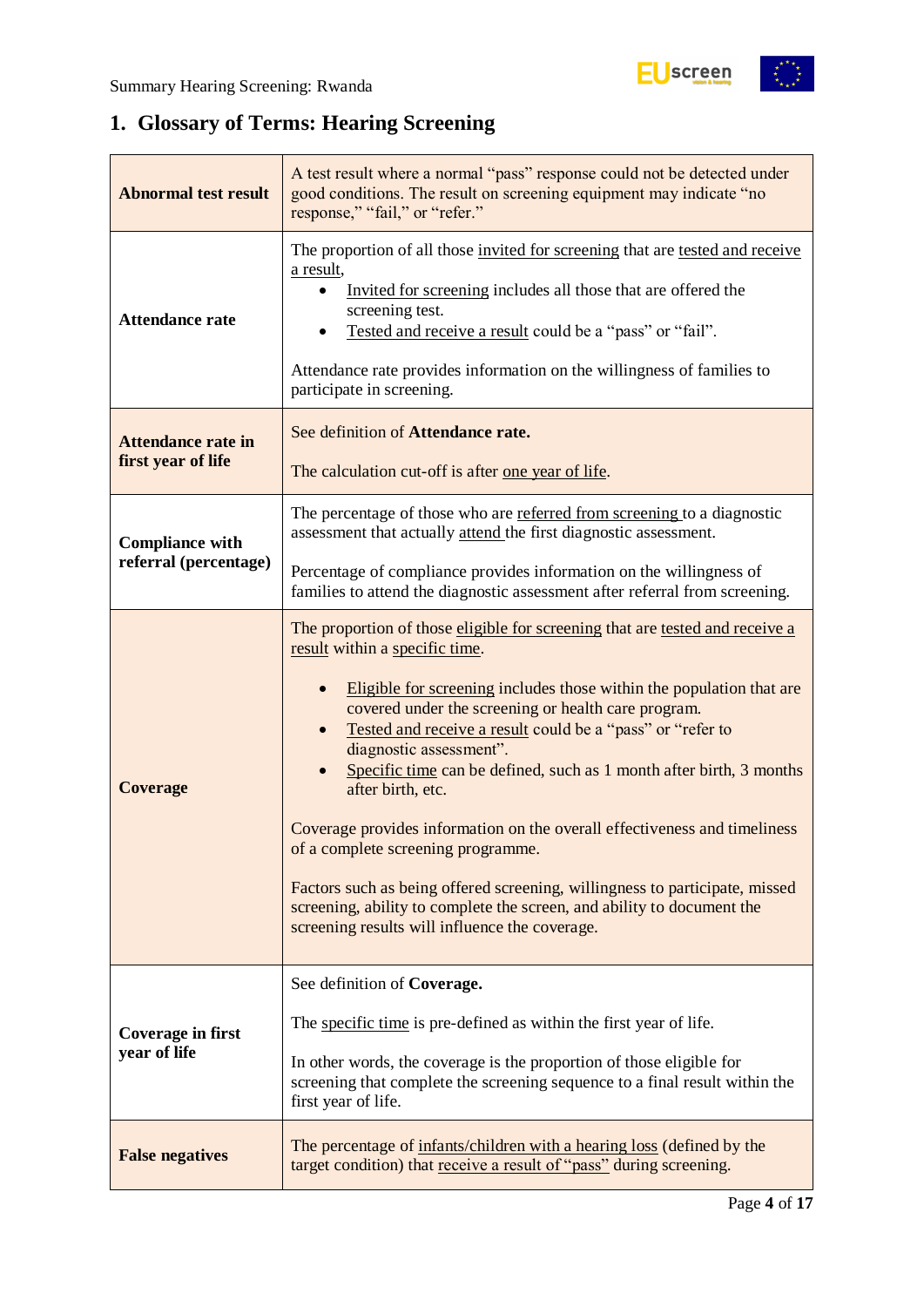

|                                             | Example: If 100 infants with hearing loss are screened, and 1 infant passes<br>the screening, the percentage of false negatives is 1%.                                                                 |
|---------------------------------------------|--------------------------------------------------------------------------------------------------------------------------------------------------------------------------------------------------------|
|                                             | The percentage of infants/children with normal hearing that receive a<br>result of "fail" from the final screening test.                                                                               |
| <b>False positives</b>                      | Example: If 100 infants with normal hearing are screened, and 3 infants<br>fail the screening and are referred for diagnostic assessment, the<br>percentage of false positives is 3%.                  |
| <b>Guidelines</b>                           | Recommendations or instructions provided by an authoritative body on the<br>practice of screening in the country or region.                                                                            |
| <b>Hearing screening</b><br>professional    | A person qualified to perform hearing screening, according to the practice<br>in your country or region.                                                                                               |
| <b>Inconclusive test</b><br>result          | A test result where a normal "pass" response could not be detected due to<br>poor test conditions.                                                                                                     |
| <b>Invited for screening</b>                | Offered screening.                                                                                                                                                                                     |
| <b>Outcome of hearing</b><br>screening      | An indication of the effectiveness or performance of screening, such as a<br>measurement of coverage rate, referral rate, number of infants detected,<br>etc.                                          |
| <b>Permanent hearing</b>                    | A hearing impairment that is not due to a temporary or transient condition<br>such as middle ear fluid.                                                                                                |
| loss                                        | Permanent hearing loss can be either sensorineural or permanent<br>conductive.                                                                                                                         |
| <b>Positive predictive</b>                  | The percentage of infants/children referred from screening who have a<br>confirmed hearing loss, as described by your protocol or guideline and<br>indicated in the Target Condition (see definition). |
| value                                       | For example, if 100 babies are referred from screening for diagnostic<br>assessment and 90 have normal hearing while 10 have a confirmed hearing<br>loss, the positive predictive value would be 10%.  |
| <b>Preschool or</b><br>(pre)school children | All children between 3-6 years of age.                                                                                                                                                                 |
| <b>Preschool or</b>                         | Screening that takes place during the time children are between 3-6 years<br>of age.                                                                                                                   |
| (pre)school screening                       | This refers to <i>any</i> hearing screening during this age. The location of the<br>screening is irrelevant to the definition.                                                                         |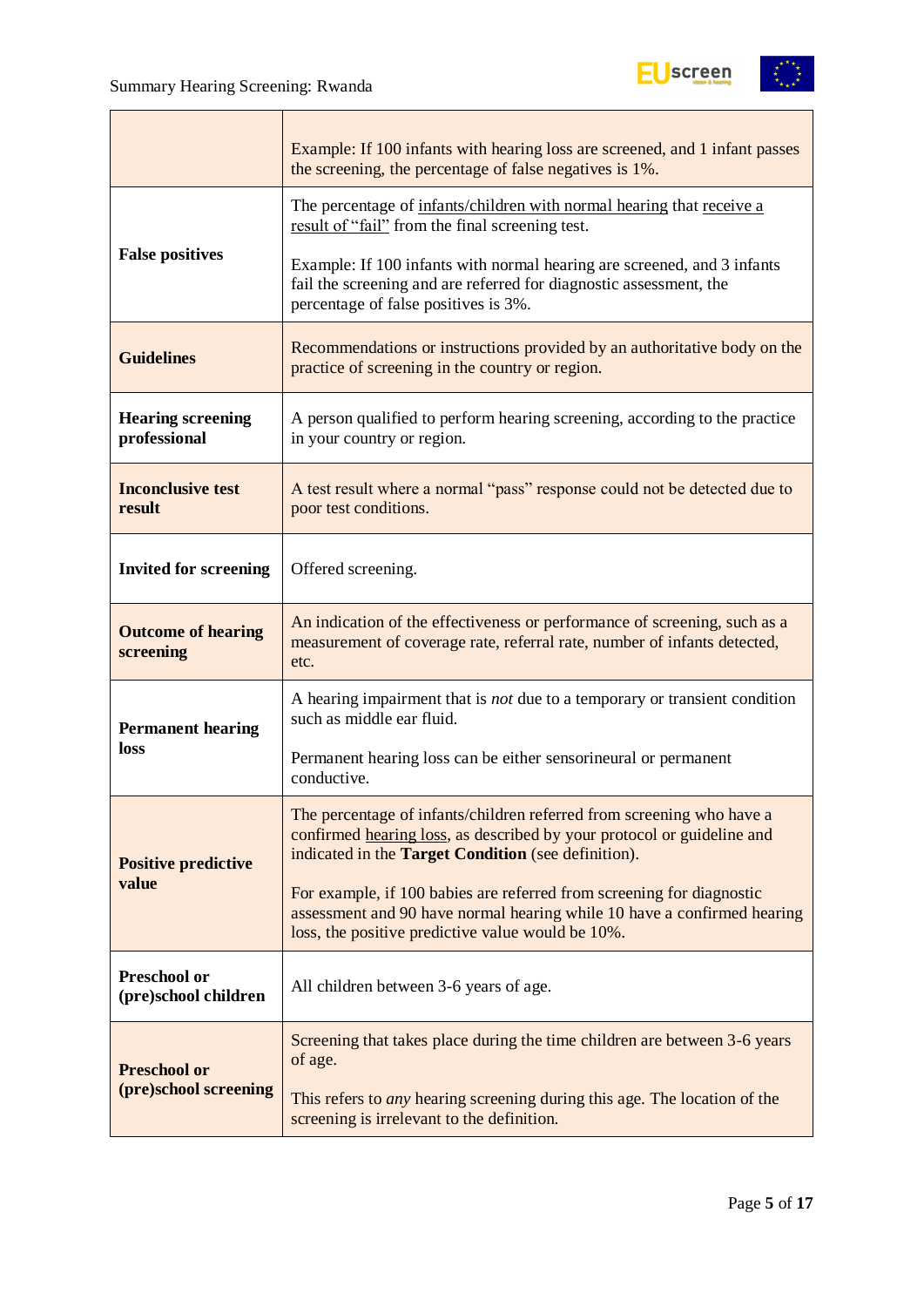

| <b>Prevalence</b>           | The number or percentage of individuals with a specific disease or<br>condition. Prevalence can either be expressed as a percentage, proportion,<br>or as the value per 1000 individuals within the same demographic.                                                                                                                                                                                                                       |
|-----------------------------|---------------------------------------------------------------------------------------------------------------------------------------------------------------------------------------------------------------------------------------------------------------------------------------------------------------------------------------------------------------------------------------------------------------------------------------------|
| <b>Programme</b>            | An organized system for screening, which could be based nationally,<br>regionally or locally.                                                                                                                                                                                                                                                                                                                                               |
| <b>Protocol</b>             | Documented procedure or sequence for screening, which could include<br>which tests are performed, when tests are performed, procedures for<br>passing and referring, and so forth.                                                                                                                                                                                                                                                          |
| <b>Quality assurance</b>    | A method for checking and ensuring that screening is functioning<br>adequately and meeting set goals and benchmarks.                                                                                                                                                                                                                                                                                                                        |
| Referral criteria           | A pre-determined cut-off boundary for when an infant/child should be re-<br>tested or seen for a diagnostic assessment.                                                                                                                                                                                                                                                                                                                     |
|                             | For example, referral criteria may be "no response" at 35 dB nHL.                                                                                                                                                                                                                                                                                                                                                                           |
| <b>Risk babies / Babies</b> | All infants that are considered to be at-risk or have risk-factors for hearing<br>loss according to the screening programme.                                                                                                                                                                                                                                                                                                                |
| at-risk                     | Two common risk factors are admission to the neonatal-intensive care unit<br>(NICU) or born prematurely. However, other risk factors for hearing loss<br>may also be indicated in the screening programme.                                                                                                                                                                                                                                  |
|                             | The percentage of infants/children with hearing loss that are identified via<br>the screening program.                                                                                                                                                                                                                                                                                                                                      |
| <b>Sensitivity</b>          | For example, if 100 babies with hearing loss are tested, and 98 of these<br>babies are referred for diagnostic assessment while 2 pass the screening,<br>the sensitivity is 98%.                                                                                                                                                                                                                                                            |
|                             | The percentage of infants/children with normal hearing that pass the<br>screening.                                                                                                                                                                                                                                                                                                                                                          |
| <b>Specificity</b>          | For example, if 100 babies with normal hearing are tested, and 10 of these<br>babies are referred for diagnostic assessment and 90 pass the screening, the<br>specificity is 90%.                                                                                                                                                                                                                                                           |
| <b>Target condition</b>     | The hearing loss condition you are aiming to detect via your screening<br>programme. This includes:<br>The laterality of the condition, whether the program aims to detect<br>$\bullet$<br>both unilateral and bilateral hearing loss or just bilateral hearing<br>loss.<br>The severity of the condition, whether the program aims to detect<br>$\bullet$<br>hearing $loss \ge 30$ dB HL, $\ge 35$ dB HL, $\ge 40$ dB HL or $\ge 45$ dB HL |
| <b>Well, healthy babies</b> | Infants who are <i>not</i> admitted into the NICU or born prematurely.<br>Well, healthy babies may or may not have additional risk factors for<br>hearing loss, according to the procedures indicated in the specific<br>screening programme.                                                                                                                                                                                               |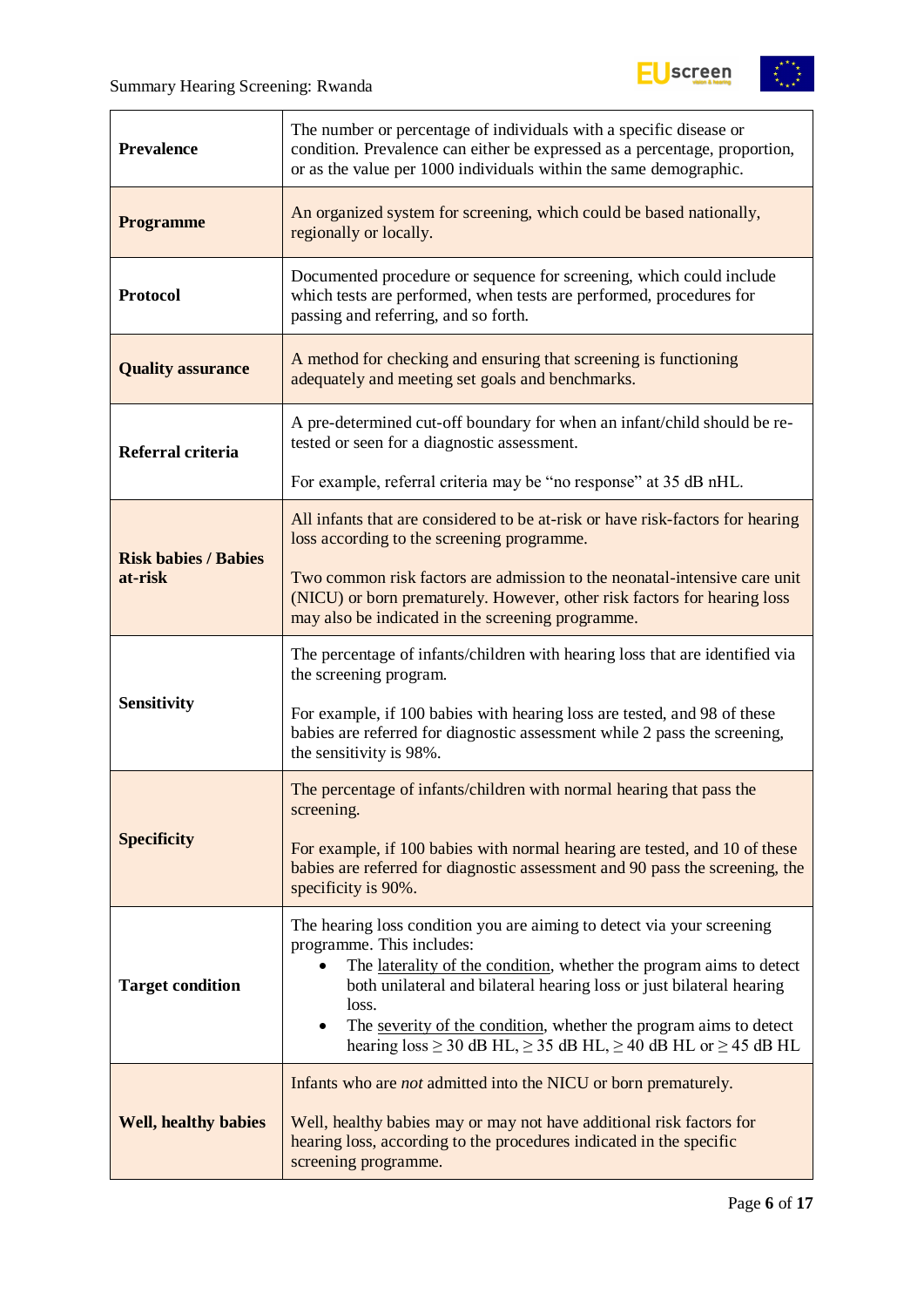

# <span id="page-6-0"></span>**2. Abbreviations**

- ABR auditory brainstem response
- aABR automatic auditory brainstem response
- ANSD auditory neuropathy spectrum disorder
- ASSR auditory steady-state response
- CI cochlear implant
- CMV cytomegalovirus
- dB HL decibel hearing level
- dB nHL decibel normalized hearing level
- dB SNR decibel signal-to-noise ratio
- DPOAE distortion product otoacoustic emissions
- HA hearing aid
- NICU neonatal intensive care unit
- OAE otoacoustic emissions
- TEOAE transient-evoked otoacoustic emissions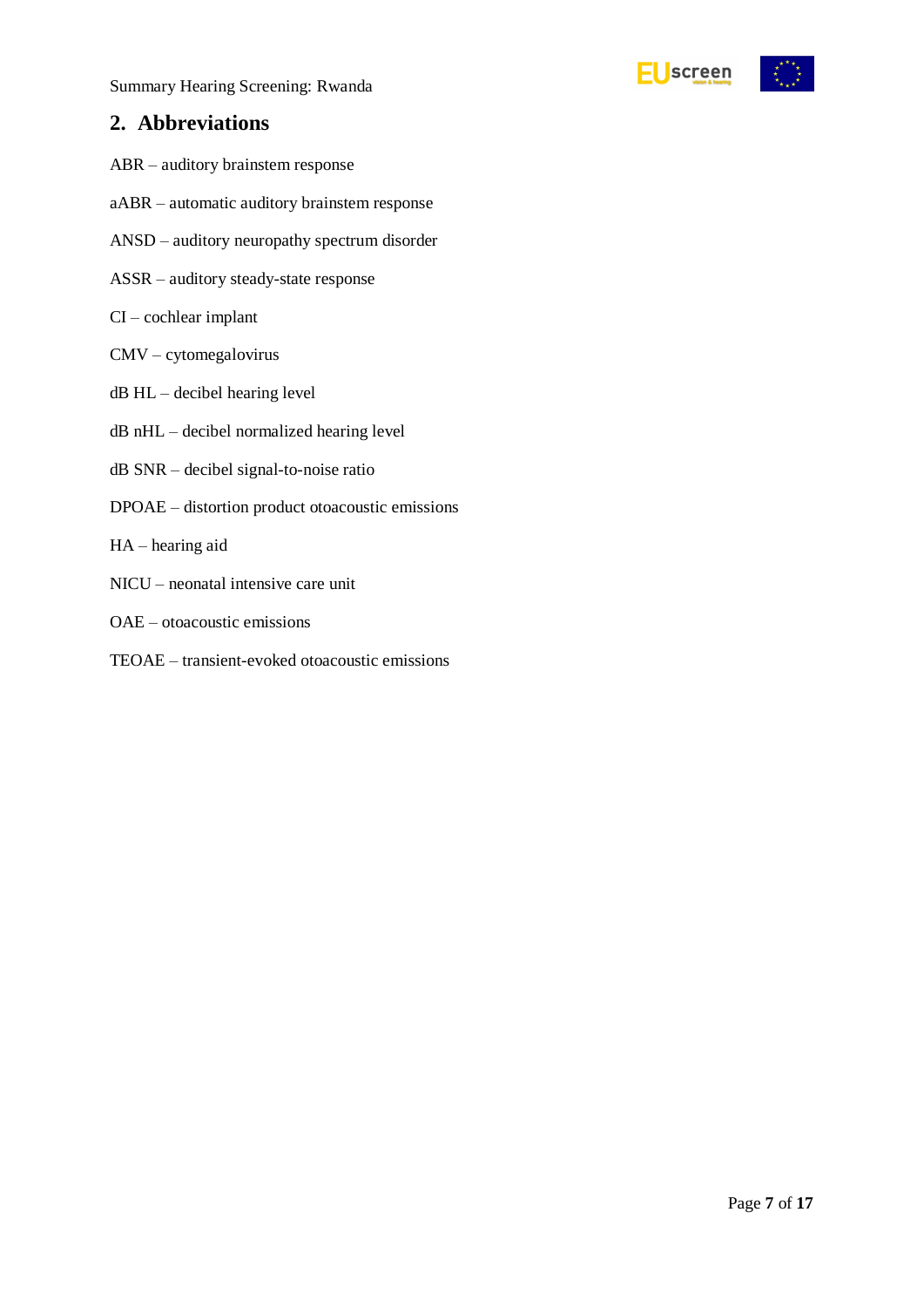

# <span id="page-7-0"></span>**3. Background**

In Rwanda, childhood hearing screening does not exist. The following report contains information with regards to childhood hearing screening across Rwanda.

#### <span id="page-7-1"></span>**3.1. General**

The country of Rwanda has an area of 26 338 km<sup>2</sup> and with an estimated population of 11 839 420 in 2017 (National Institute of Statistics Rwanda, 2019).

In Rwanda, most children are registered to their parents' ID at birth; however, some are registered later when applying for health insurance. According to a published report, 51% of births are registered in Rwanda (National Institute of Statistics of Rwanda, 2016). The number of live births in Rwanda, by projection is an estimated 352 052 in 2017 (National Institute of Statistics Rwanda, 2019).

The World Bank income classification categorizes Rwanda as a low-income country (The World Bank, 2018). The gross domestic product (GDP) was €678 per capita in 2017 (National Institute of Statistics Rwanda, 2018).

From the World Health Organization (WHO) Global Health Expenditure Database, health expenditure for Rwanda in 2015 was 46 USD or €40 per capita (World Health Organization (WHO), 2018).

An infant mortality rate of 31.4 per 1000 was reported in 2015 by the World Health Organization (World Health Organization, 2018).

#### <span id="page-7-2"></span>**3.2. Neonatal hearing screening**

In Rwanda, neonatal hearing screening is not conducted. It is not offered in any hospitals in Rwanda.

#### <span id="page-7-3"></span>**3.3. Preschool hearing screening**

There is no preschool hearing screening in Rwanda.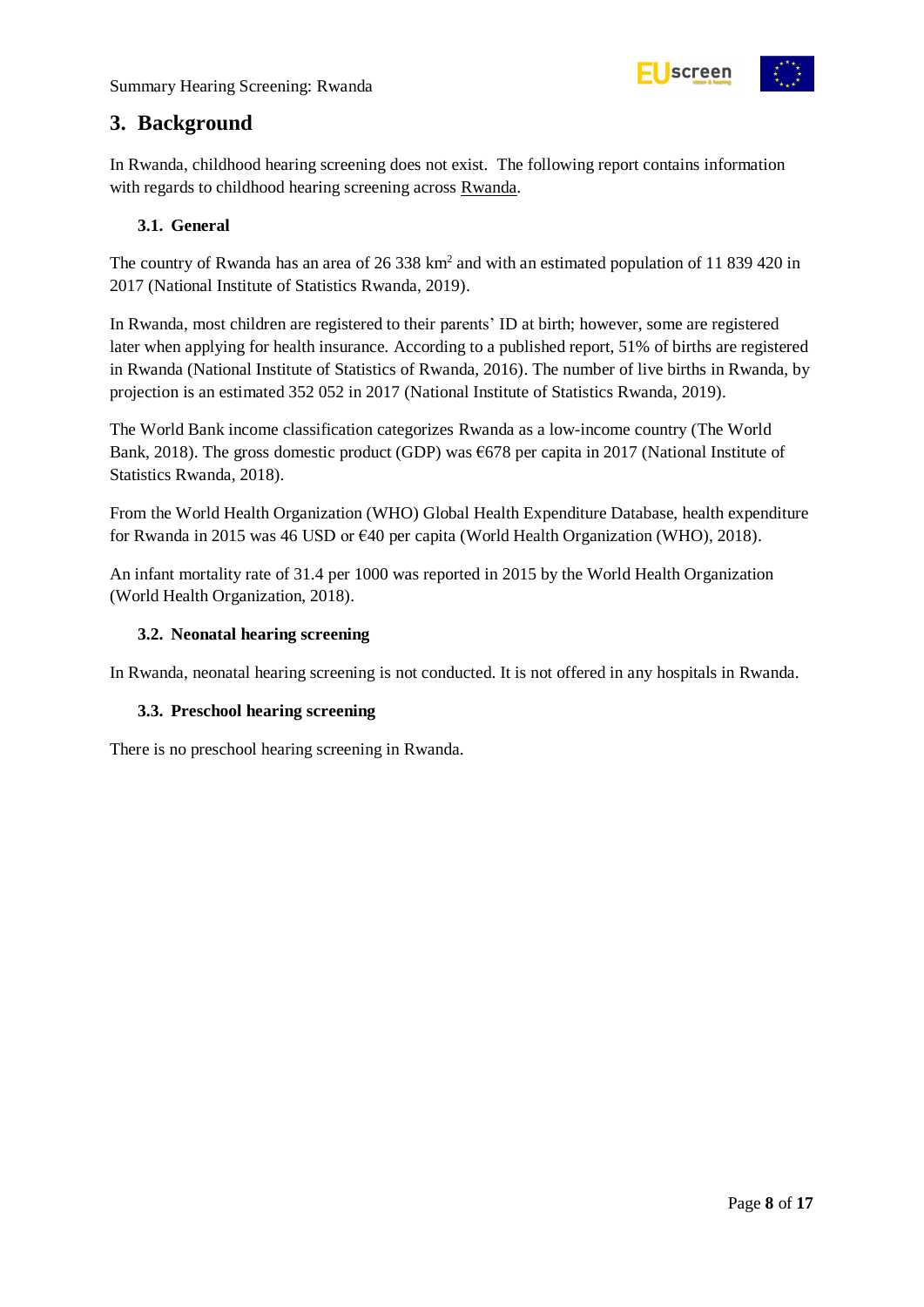# <span id="page-8-0"></span>**4. Guidelines & Quality Control**

Not applicable. Hearing screening is not performed in Rwanda.

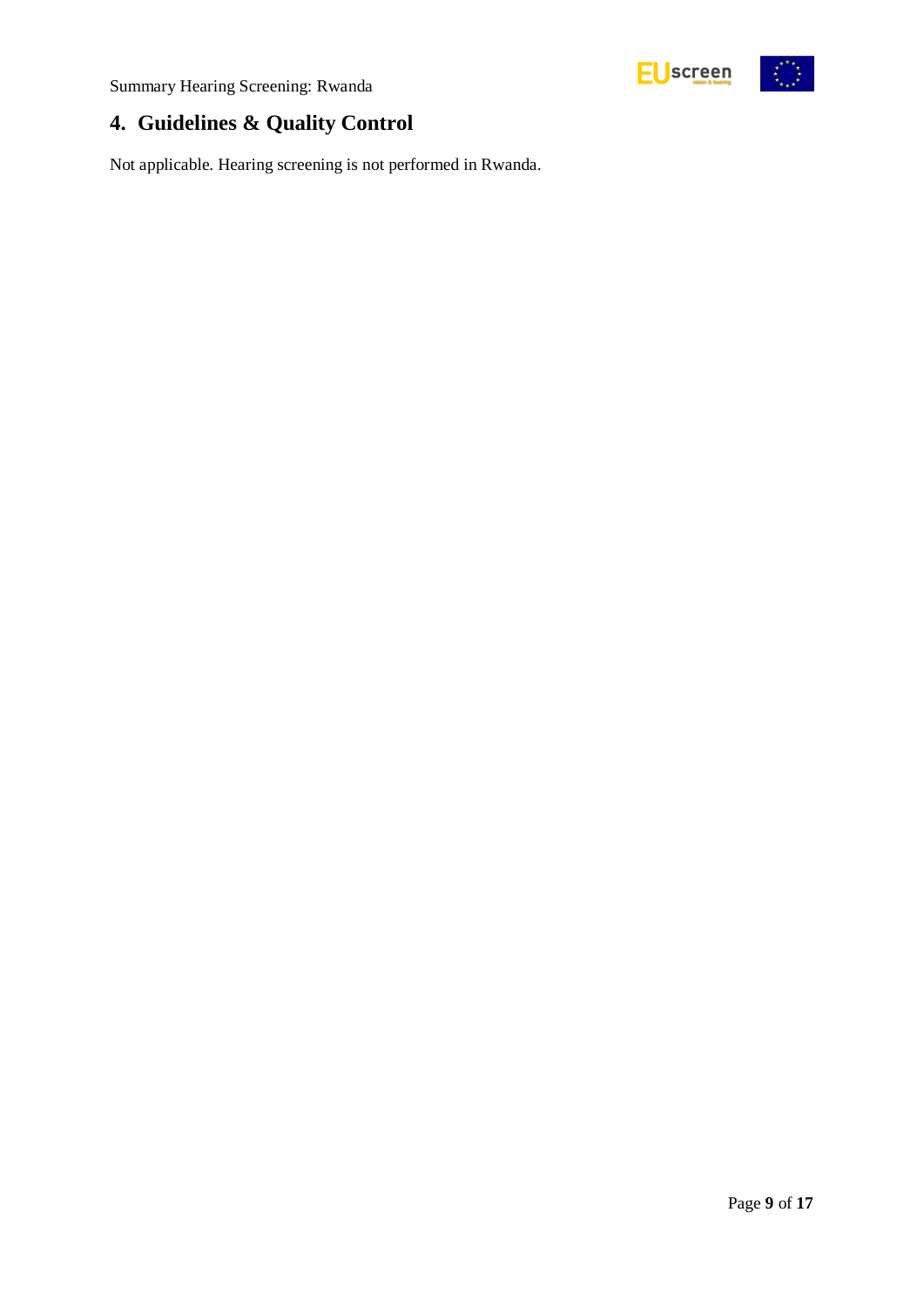

# <span id="page-9-0"></span>**5. Process: Screening, Diagnosis, Intervention**

#### <span id="page-9-1"></span>**5.1. Neonatal hearing screening**

Not applicable. Hearing screening is not performed.

#### <span id="page-9-2"></span>**5.2. Neonatal diagnostic assessment**

Not applicable.

#### <span id="page-9-3"></span>**5.3. Preschool hearing screening**

Not applicable.

#### <span id="page-9-4"></span>**5.4. Intervention approach**

In Rwanda, treatment options available include hearing aids. It is unknown at what age hearing aids are fitted on children

The hearing aid fitting recommendations are unknown.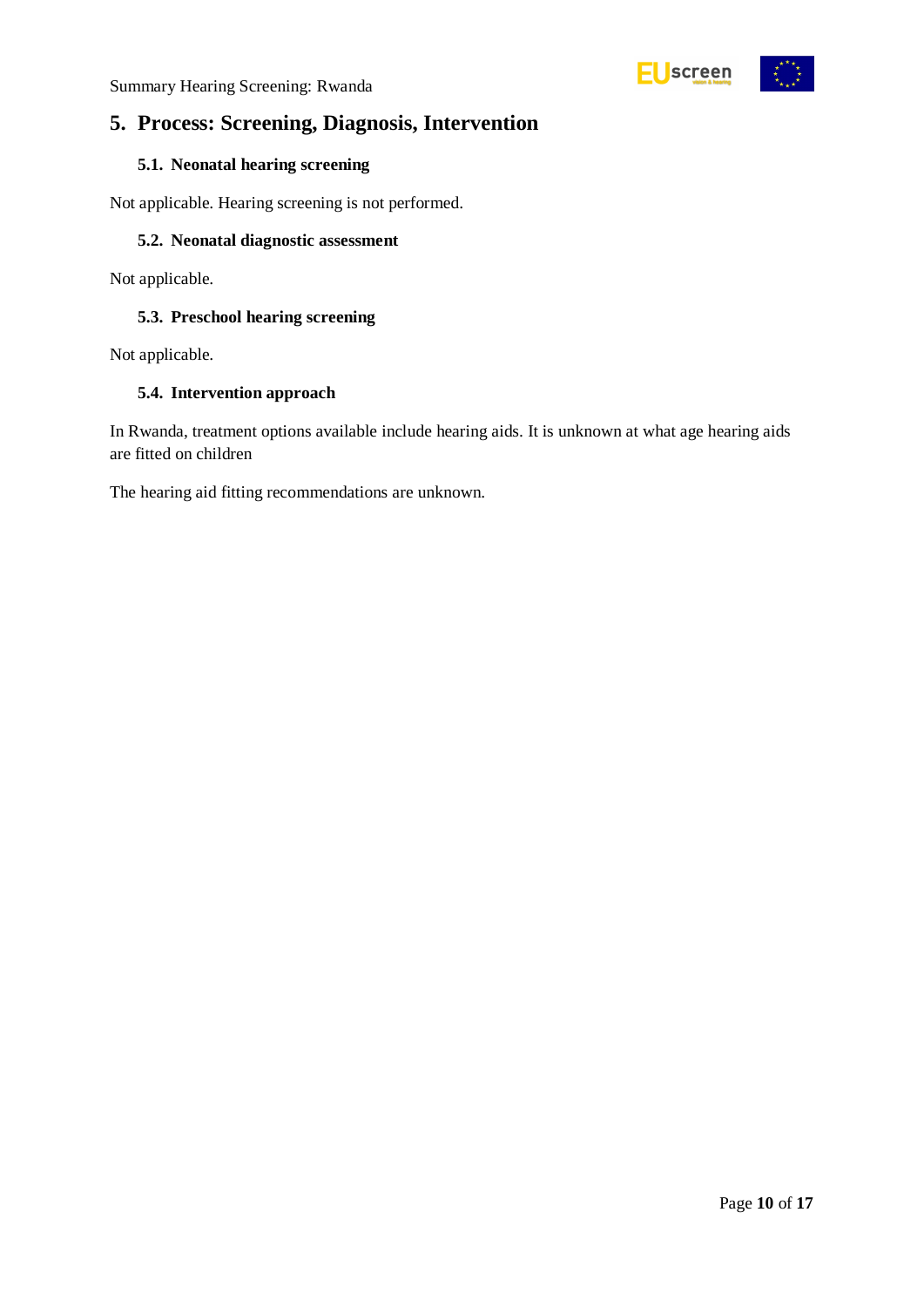

# <span id="page-10-0"></span>**6. Protocols**

Hearing screening protocols are described for neonatal hearing screening (well-baby and at-risk) as well as for preschool hearing screening when applicable.

- The Test performed is the screening technique used
- The Age of the child is indicated in hours, days, months or years
- Referral criteria may be the lack of an OAE response at specified frequencies, a responsewaveform repeatability constant, the absence of an aABR response at a specified intensity, or an absent behavioural response at a specified intensity. Referral criteria may be defined within a protocol or limited based on the device used.
- The Device is the screening device used.
- Unilateral Referrals indicates whether children are referred if only one ear fails screening.
- The Location is where the screening takes place

#### <span id="page-10-1"></span>**6.1. Neonatal hearing screening (well)**

Not applicable.

#### <span id="page-10-2"></span>**6.2. Neonatal hearing screening (at-risk)**

Not applicable.

#### <span id="page-10-3"></span>**6.3. Preschool hearing screening**

Not applicable.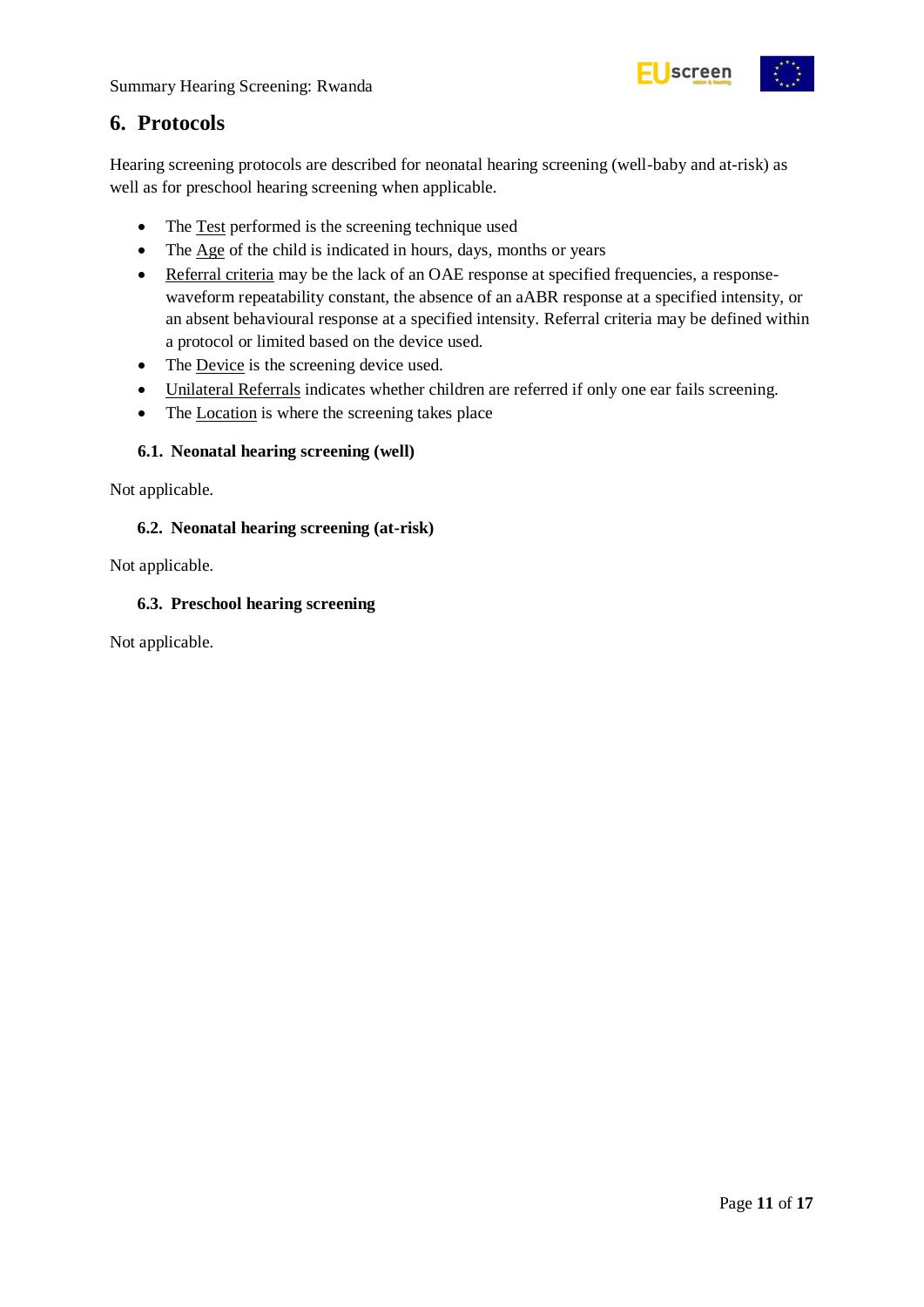## <span id="page-11-0"></span>**7. Professionals**

#### <span id="page-11-1"></span>**7.1. Neonatal hearing screening (well)**

Not applicable. Hearing screening is not performed in Rwanda.

#### <span id="page-11-2"></span>**7.2. Neonatal hearing screening (at-risk)**

Not applicable. Hearing screening is not performed in Rwanda.

#### <span id="page-11-3"></span>**7.3. Preschool hearing screening**

Not applicable. Hearing screening is not performed in Rwanda.



EUscreen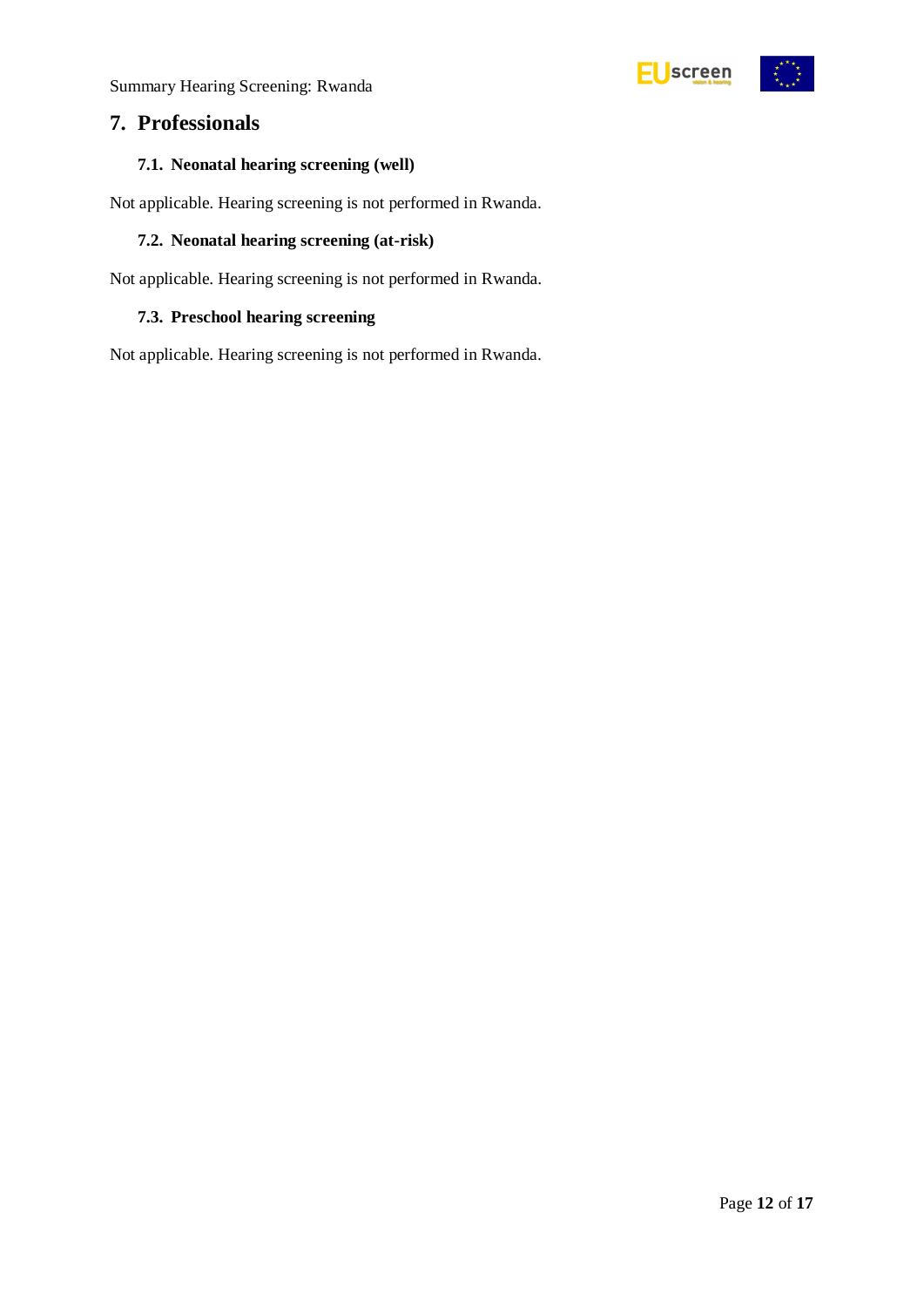<span id="page-12-0"></span>

#### <span id="page-12-1"></span>**8.1. Coverage and attendance rates**

Not applicable. Hearing screening is not performed in Rwanda.

#### <span id="page-12-2"></span>**8.2. Referral rates**

Not applicable. Hearing screening is not performed in Rwanda.

#### <span id="page-12-3"></span>**8.3. Diagnostic assessment attendance**

Not applicable. Hearing screening is not performed in Rwanda.

#### <span id="page-12-4"></span>**8.4. Prevalence / Diagnosis**

The prevalence of hearing loss in Rwanda is unknown.

#### <span id="page-12-5"></span>**8.5. Treatment success**

Information on the number of children fitted with hearing aids in Rwanda is unknown.

#### <span id="page-12-6"></span>**8.6. Screening evaluation**

Not applicable. Hearing screening is not performed in Rwanda.



Screen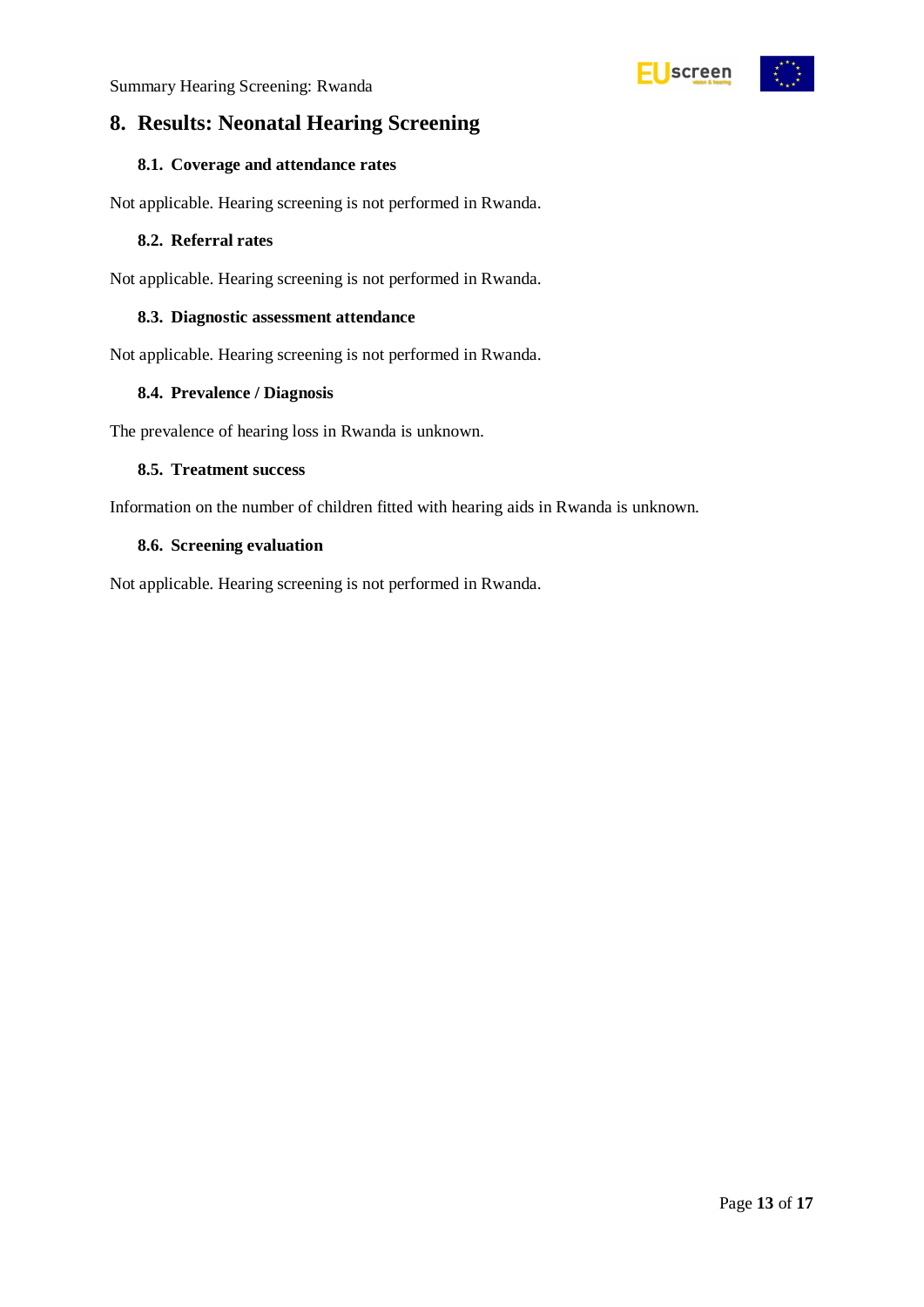<span id="page-13-0"></span>

#### <span id="page-13-1"></span>**9.1. Coverage and attendance rates**

Not applicable. Hearing screening is not performed in Rwanda.

#### <span id="page-13-2"></span>**9.2. Referral rates**

Not applicable. Hearing screening is not performed in Rwanda.

#### <span id="page-13-3"></span>**9.3. Diagnostic assessment attendance**

Not applicable. Hearing screening is not performed in Rwanda.

#### <span id="page-13-4"></span>**9.4. Screening evaluation**

Not applicable. Hearing screening is not performed in Rwanda.



**Uscreen**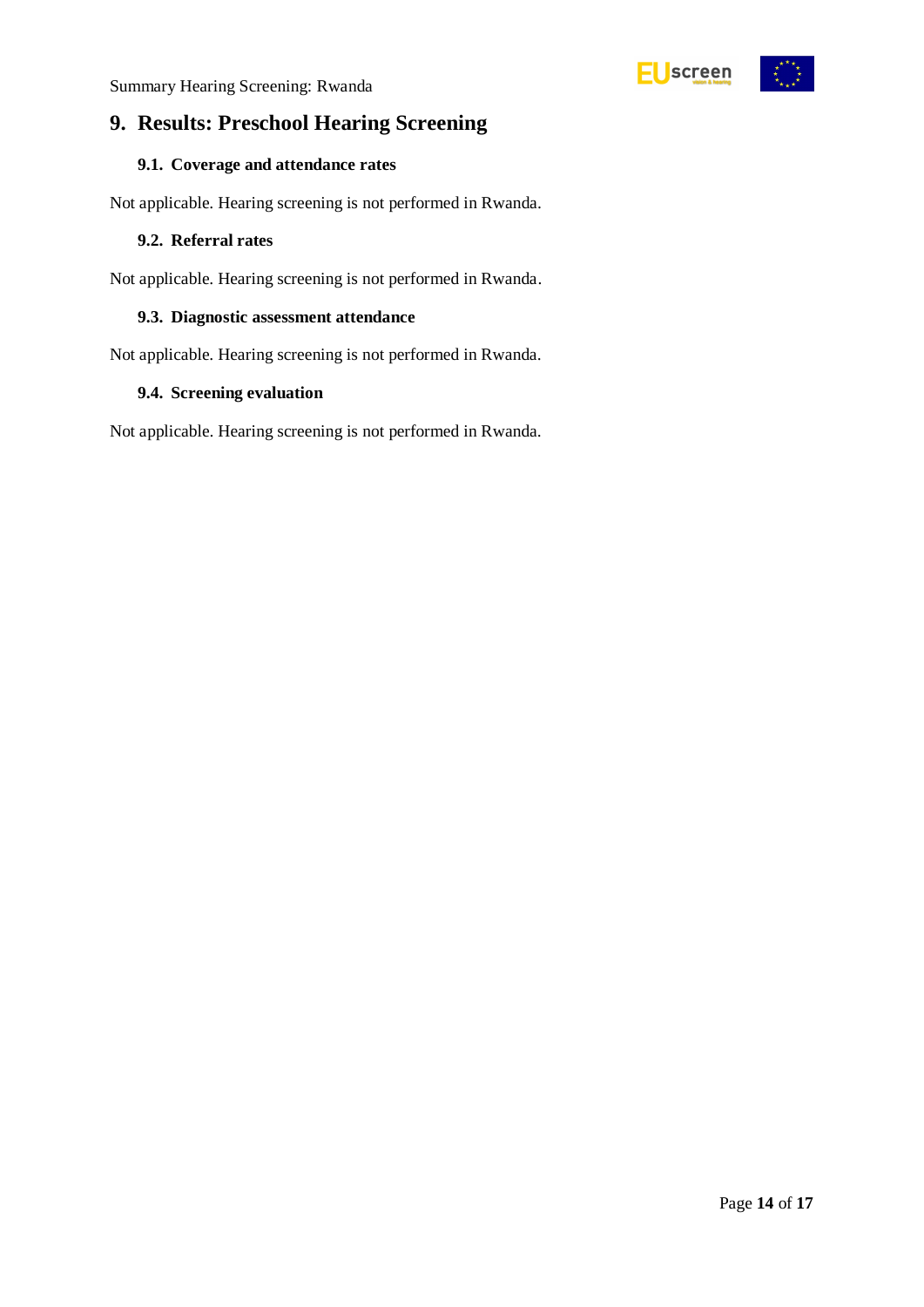

## <span id="page-14-0"></span>**10. Costs: Neonatal Hearing Screening**

In Rwanda, hearing screening is not performed. There has not been a cost-effectiveness analysis performed on neonatal hearing screening.

#### <span id="page-14-1"></span>**10.1. Screening costs**

Not applicable. Hearing screening is not performed in Rwanda.

#### <span id="page-14-2"></span>**10.2. Equipment costs**

Not applicable. Hearing screening is not performed in Rwanda.

#### <span id="page-14-3"></span>**10.3. Staff costs**

There are 0 professionals that perform hearing screening in Rwanda. Health workers at the clinics would be suitable professionals to perform screening if trained.

#### <span id="page-14-4"></span>**10.4. Diagnostic costs**

The total cost of diagnostic confirmation is not indicated.

#### <span id="page-14-5"></span>**10.5. Amplification costs**

In Rwanda, not all children are provided intervention due to capacity and payment problems. The costs for amplification are not known.

#### <span id="page-14-6"></span>**10.6. Social costs**

It is unknown whether special schools exist in Rwanda for children who are deaf or hard of hearing. It is unknown how many children attend a special school, if they do exist. It is unknown whether special support exists in mainstream schools for hearing impaired students.

All costs associated with schooling or special support are unknown.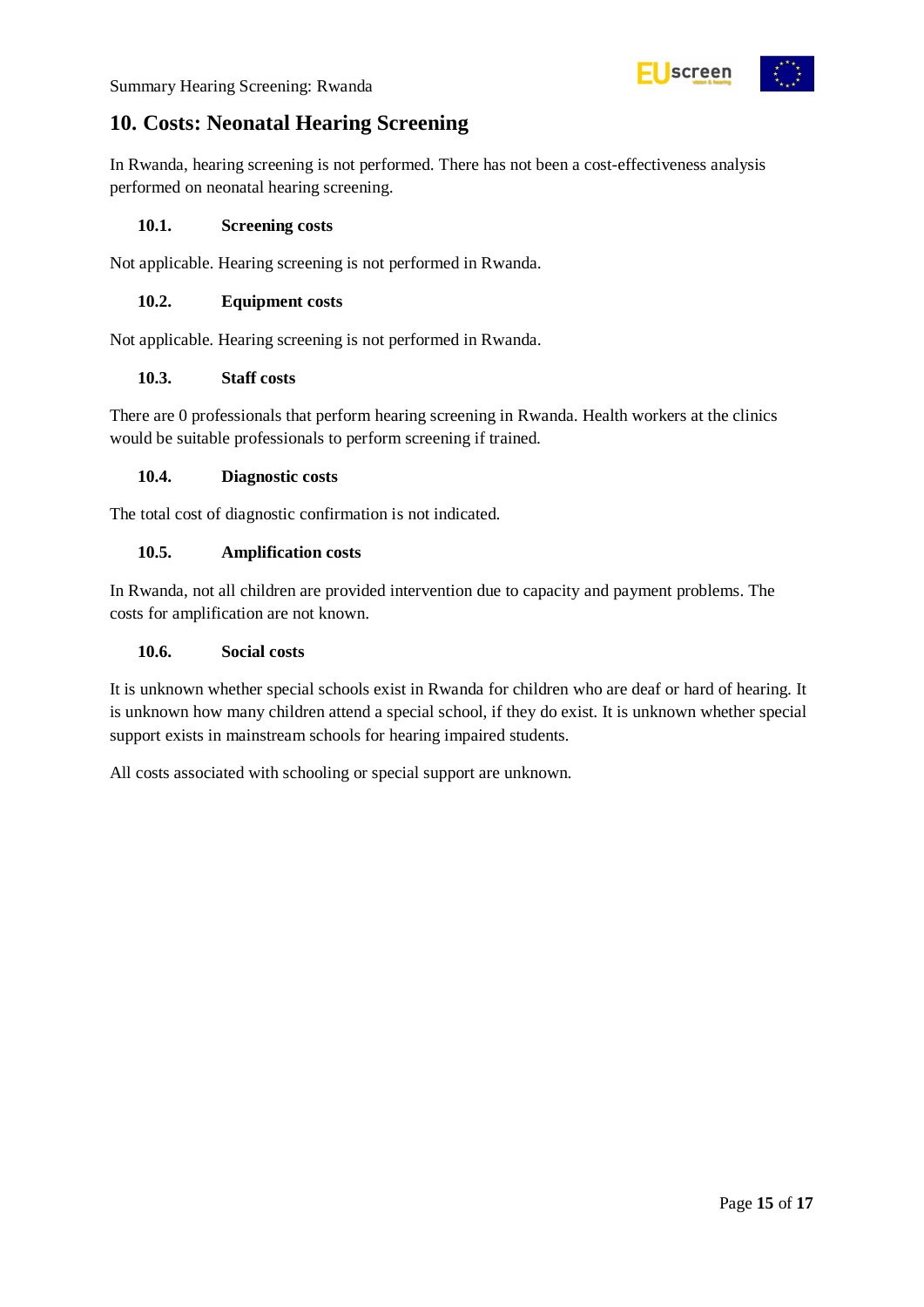

# <span id="page-15-0"></span>**11. Costs: Preschool Hearing Screening**

## <span id="page-15-1"></span>**11.1. Screening costs**

Not applicable.

### <span id="page-15-2"></span>**11.2. Equipment costs**

Not applicable.

<span id="page-15-3"></span>**11.3. Staff costs**

Not applicable.